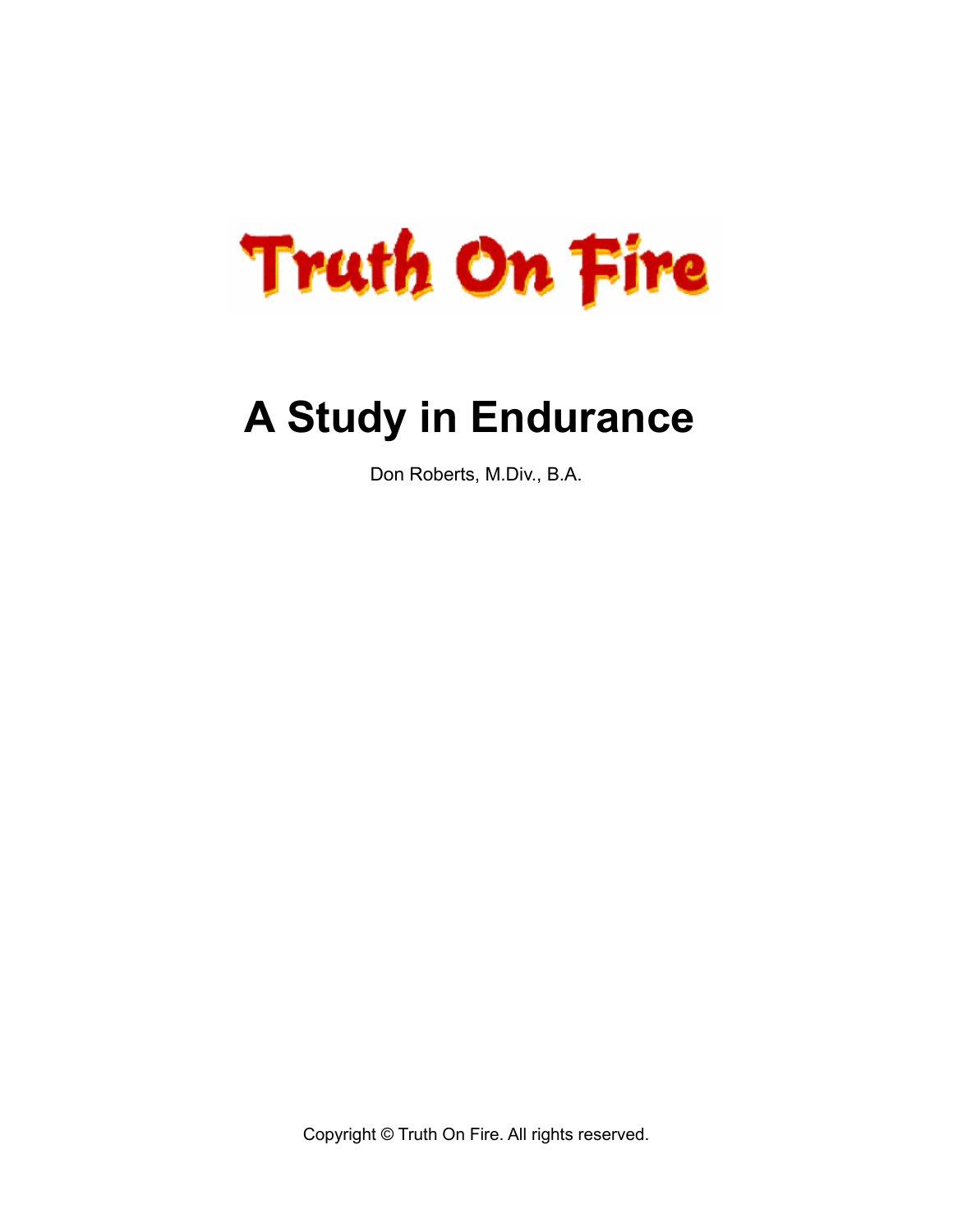#### **Table of Contents**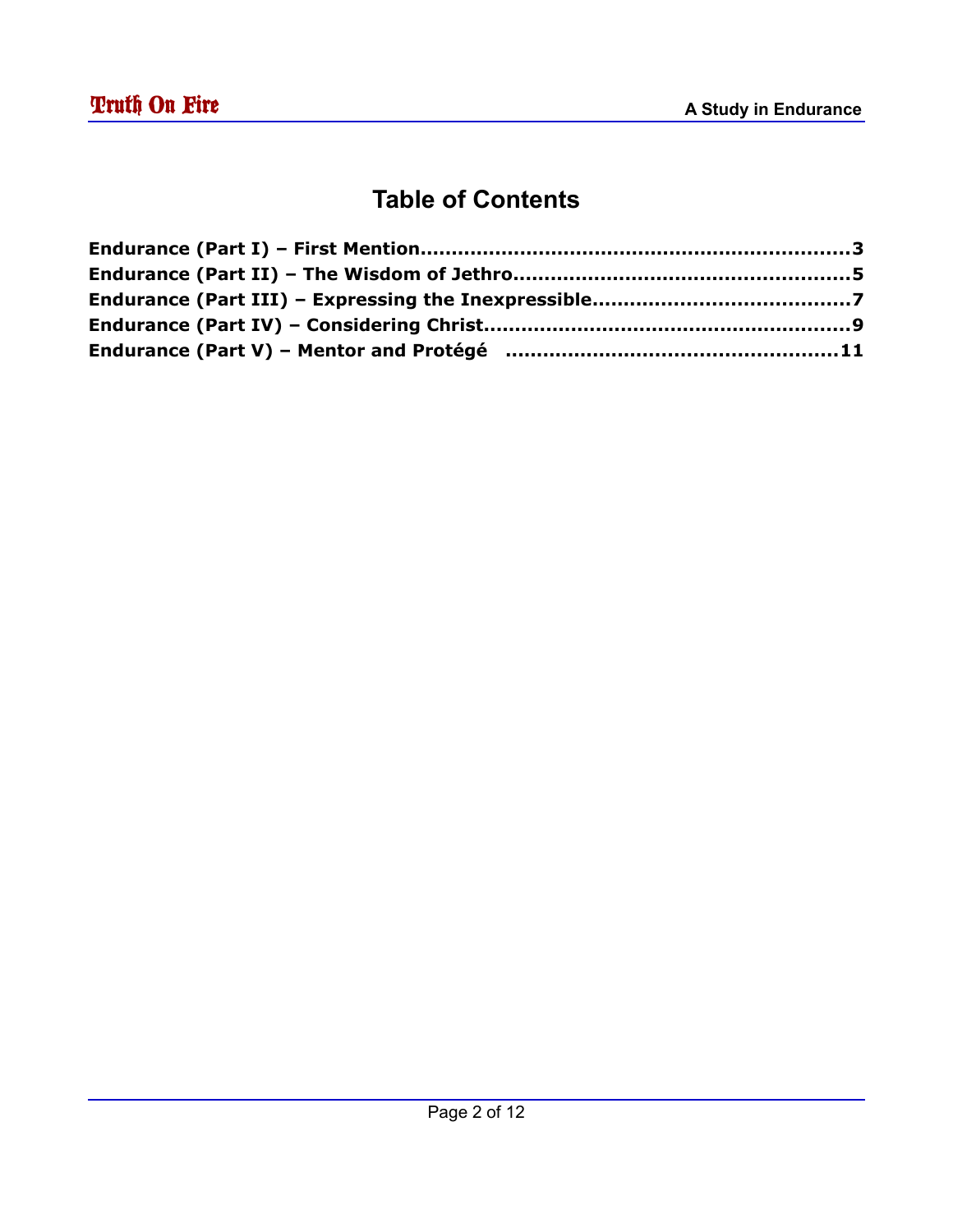## **Endurance (Part I) – First Mention**

Merriam-Webster defines endurance as "the ability to withstand hardship or adversity; the ability to sustain a prolonged stressful effort or activity." Most of us admire endurance and those who endure. One of my favorite Olympic events is the Marathon—the premier endurance race consisting of a grueling 26.2 miles at a sub-five-minute per mile pace. Any Presidential election season requires candidates to endure Media scrutiny, personal attacks by opponents and the mental-emotionalphysical demands of the race. Conventional wisdom says that the ability to endure the rigors of a Presidential campaign is great preparation for the Oval Office.

As we embark upon our multi-missive study of endurance, we will discover that endurance ranks high on God's list of fundamentals for personal success in things both spiritual and vocational. Endurance is the very essence of the nature of God! The Lord ONLY asks of you and me what he himself possesses in infinite abundance and provides with endless availability to those who rely upon him!

While the word 'endurance' does not appear in the KJV, its cousins 'endure' (29), 'endured' (8), 'endureth' (59) and 'enduring' (3) occur nearly 100 times. That's fodder sufficient for a thousand-page commentary. Moreover, it signifies that something the Spirit of God references 100 times in scripture demands our attention. We'll take the occasion of a few articles to attempt to hit the high points. In this article, we'll consider the first mention of the word 'endure' and its practical significance.

The first mention of 'endure' in scripture is an instructive one. The reference is not to soldiers, political leaders or athletes, but to children! The context finds Jacob and his familial entourage in an unavoidable encounter with elder brother Esau after two decades of estrangement (Genesis 33:1-17). Jacob would rather have had his molars extracted with pliers than to face Esau's angry countenance again. But Esau was a different man. No longer does he harbor resentment and rage, but rather exhibits kindness—an absence of malice—toward his younger brother. Esau's face was such a "pleasant" surprise to Jacob that he compared it to seeing the "face of God" (33:10).

Esau appears to have had a renewed cohabitation in mind, sort of like old times, when he says "let us take our journey, and let us go" (33:12). He's willing to lead the way to Seir (33:14) with his 400 men (33:1). But Jacob reminds his brother that there is a danger in "overdriving" the children and the flock (33:13). He reasons that the pace of travel MUST be limited by the ability of the children and the flocks to endure it. His argument: "Let my lord, I pray thee, pass over before his servant: and I will lead on softly, according as the cattle that goeth before me and the children be able to endure, until I come unto my lord unto Seir" (33:14).

The word *endure* is from the Hebrew **regel** (afoot, to move). It signifies the ability to travel on foot. In Jacob's mind, that ability would be lost if the pace set by the men 'overdrove' the 'tender' ones (33:13). Little did Jacob know that when he vocalized his thoughts to Esau about the ability of the children to endure foot travel that the Spirit of God would enshrine them in scripture for future generations, and teach us two important lessons.

First, God NEVER overdrives his children. Every child of God has a capacity for spiritual sojourning that can grow or diminish with time. An omniscient Father knows exactly the pace to set for each of them, and provides his own omnipotence as a source of strength for the journey. Thus God in his faithfulness does NOT allow his children to be tempted (tried, tested, pushed forward) above their ability to endure the pace, but will with every temptation also make a way of escape, that they might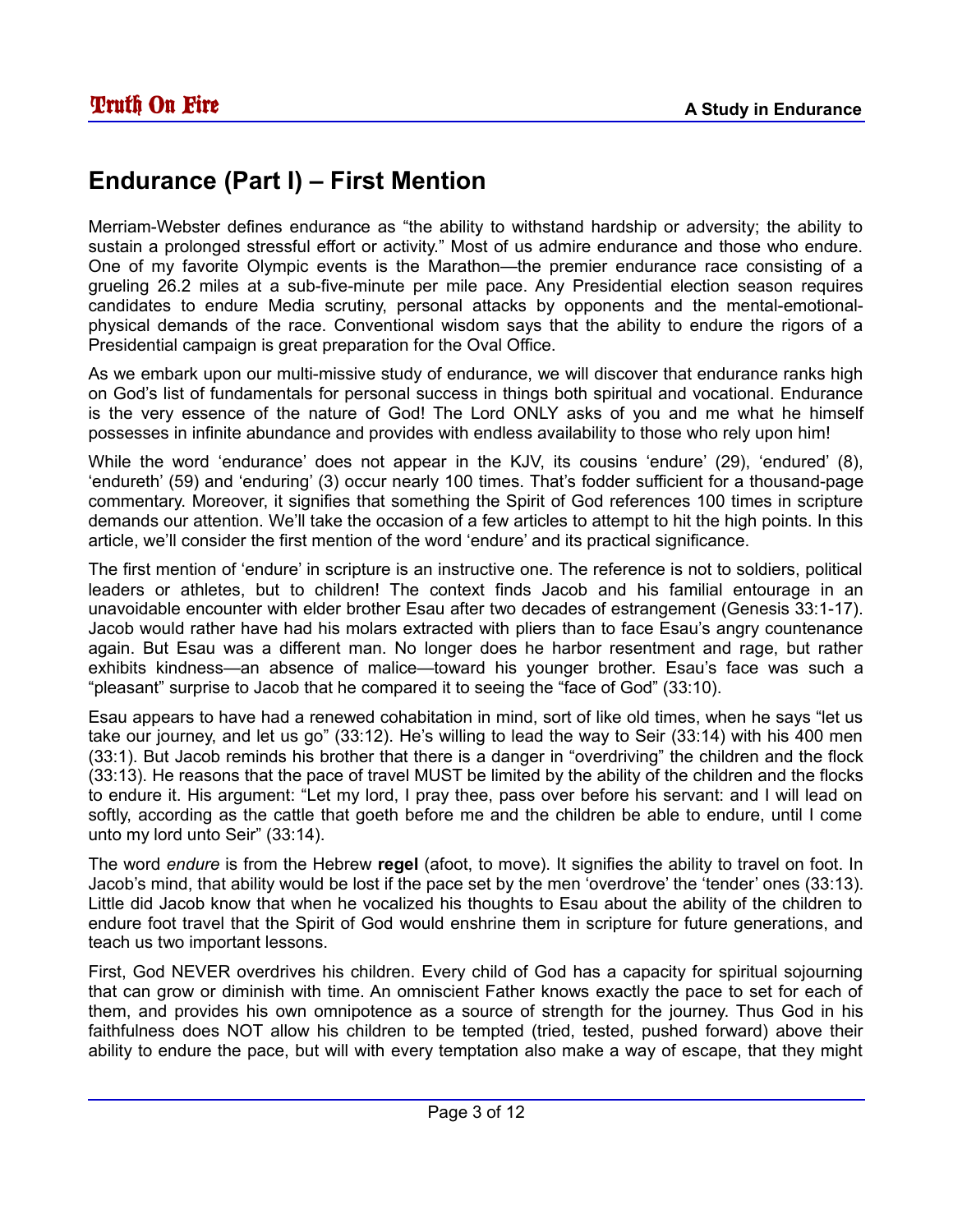be able to bear it (1 Corinthians 10:13).

Secondly, no congregation is able to move forward any faster than the ability of the spiritually 'tender' among them to manage the pace. One of the great values of discipleship is bringing the spiritual infants in a church (assuming there are some) up to a level of maturity that facilitates expeditious spiritual travel. The church that neglects or abandons discipleship will ultimately see its children fall by the wayside.

In our text, Esau apparently agreed with Jacob's logic. He and his 400 grown men beat feet for Seir and left Jacob, the kids and cattle to play catch up at their own pace. Esau offered to leave some of his 400 men to travel with Jacob, but he argued there was "no need" to do so (33:15). When the "soft" traveling pace of Jacob and kinfolk had created enough distance between the two companies, Jacob set his course toward Succoth (33:17). There is no indication the two brothers ever saw each other again.

I realize there is always a danger in trying to read too much into a passage of scripture. But I believe we are well within our limits in drawing these two lessons from the first biblical reference to endurance. It certainly gives us pause to reflect upon our ability (and that of those around us) to endure the pace our heavenly Father sets for us. In the final analysis, we are all foot soldiers of Christ and his Cross. It is NOT his will that ANY of our feet fail as we move along the way!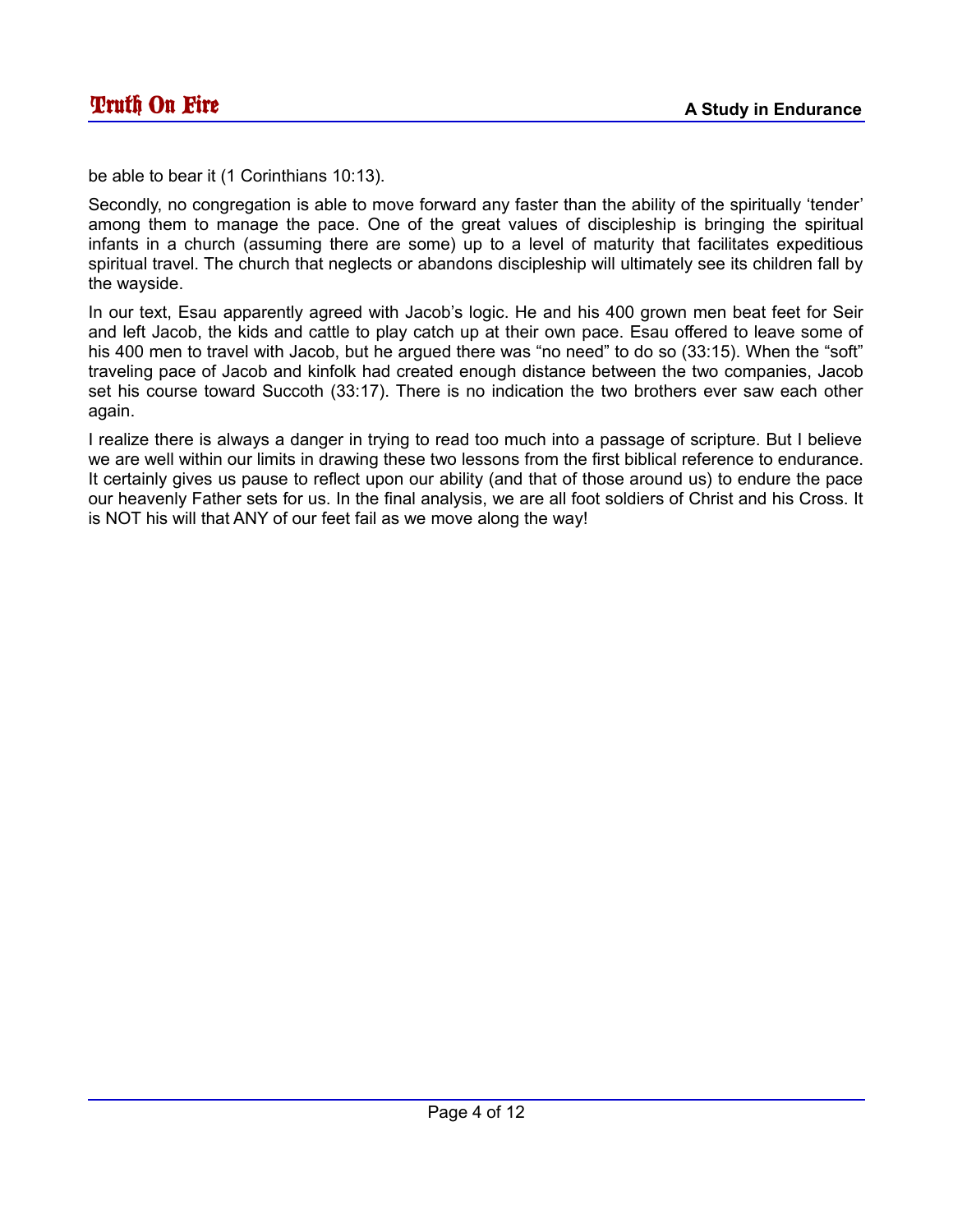## **Endurance (Part II) – The Wisdom of Jethro**

Every U.S. President surrounds himself with advisors he believes have a high-level of expertise in a policy area vital to the success of his administration. Prominent among them are Economic Advisor, Secretary of State and Chief of Staff. It is the job of these advisors to keep their ears to the ground, report critical developments to the President, and enable him to take actions that will positively impact the nation. In the ideal scenario, a President gets good advice and makes good decisions from which the nation derives a benefit.

The second mention of the word *endure* in scripture occurs in a context where that scenario plays out exactly as scripted. Exodus 18:1-27 is a chapter of the Bible that records for us the practical outworking of wise advice, so that the advice culminated in policy formation-implementation from which the man of God and a nation under his leadership derived great benefit.

Moses met and married a woman named Zipporah during his fugitive days in Midian. Before the Burning Bush and his return to Egypt, Zipporah gave birth to two sons: Gershom and Eliezer (18:3-4). Zipporah and her sons remained in Midian with her father Jethro while Moses was about the business of delivering God's people from a 400-year Egyptian bondage. When Jethro heard of the great success of his son-in-law, he traveled to Sinai with daughter and grandsons to reunite them with husband-father Moses (18:6).

Jethro was on spiritual cloud nine after Moses shared all that God had done (18:7-12). He "rejoiced" and blessed the Lord and sacrificed to the God who is "greater than all gods" (18:11). At the conclusion of a celebratory day, Moses, Jethro, Aaron and the elders of Israel shared a meal together in honor of God's goodness. As a father-in-law, it brings great joy whenever my daughter's husband experiences a measure of success that directly benefits my daughter and two grandchildren. I can identify with the joy of Jethro!

 As an aside (but not an insignificant one), the venue for this family reunion was "the wilderness" (18:5). That word typically makes one think about what is NOT there. But our text is careful to tell us who WAS there, for Moses had encamped "at the mount of God" and the meal shared by Jethro and Israel's leadership was "before God" (18:12). Only the presence of God can make the wilderness a wonderful place to be!

The next day was business as usual. Moses took his customary seat as judge to settle matters of dispute among the people from sunup to sundown (18:13-16). After observing the demands that the millions of dislocated Jews were placing upon Moses, Jethro concluded that he would "surely wear away" if the stress of his position went on unabated (18:18). So Jethro offered advice to Moses with a humility indicative of godliness (18:19-22).

Jethro saw Moses' job as consisting of three critical functions: Intercessor, Educator and Arbitrator. He insisted that NOTHING disrupt his intercessory work on behalf of Israel. Moses would continue to be "for the people to Godward" that he might bring their causes to God (18:19). In addition, NOTHING should hinder his education ministry. Moses would continue to "teach them ordinances and laws, and shew them the way wherein they must walk, and the work that they must do" (18:20). But Jethro insisted that SOMETHING be done about arbitration. This role should be delegated to other qualified men, who would deal with "every small matter" so that Moses would ONLY have to consider "every great matter" and the "hard causes" (18:22, 26).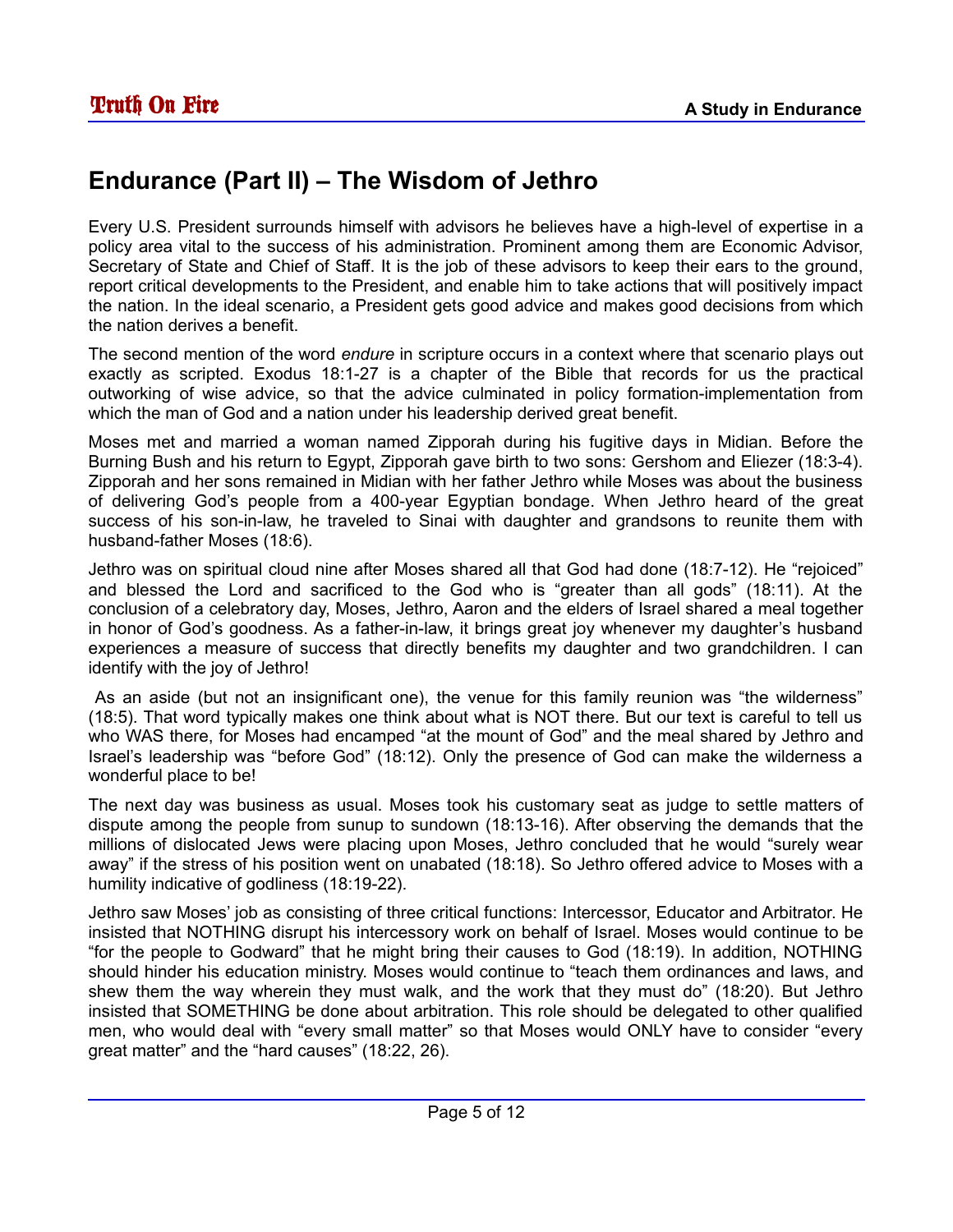Jethro laid out four qualifications for arbitrators (18:21). First, they must be "able men" (i.e., have the moral and mental firepower to discern right from wrong; connect dots in a dispute). Second, they must "fear God" (i.e., be aware of his presence-approval for decisions they render). Third, they must be "men of truth" (i.e., hate a lying tongue; possess the ability to sniff out liars in the litigation process). Fourth, they must be "hating covetousness" (i.e., incapable of being bought or bribed by litigants; immune from money motives in rendering verdicts). The list was not long, but certain to produce a godly judiciary system where "Right" would generally prevail.

Jethro thus concluded his advice: "If thou shalt do this thing, and God command thee so, then thou shalt be able to endure, and all this people shall also go to their place in peace" (18:23). *Endure* is the Hebrew **amad** ("to stand firm or persist"). Translation: "Moses, if you heed my advice, your primary roles of Intercessor and Educator will not be affected or diminished over time. Moreover, this policy will promote peace among the people."

One cannot read this story without contemplating the ability of America to endure long term without judgeships populated with the kinds of men Jethro recommended. The wisdom of Jethro was not only embraced by Moses, but by the Apostles as well, who refused to neglect prayer [intercession] and the ministry of the Word [education]" to serve tables (Acts 6:2-4). Men like Stephen and Philip stepped in to handle practical business matters. In the present age, pastors who have such men to help them bear the burdens of ministry are blessed indeed!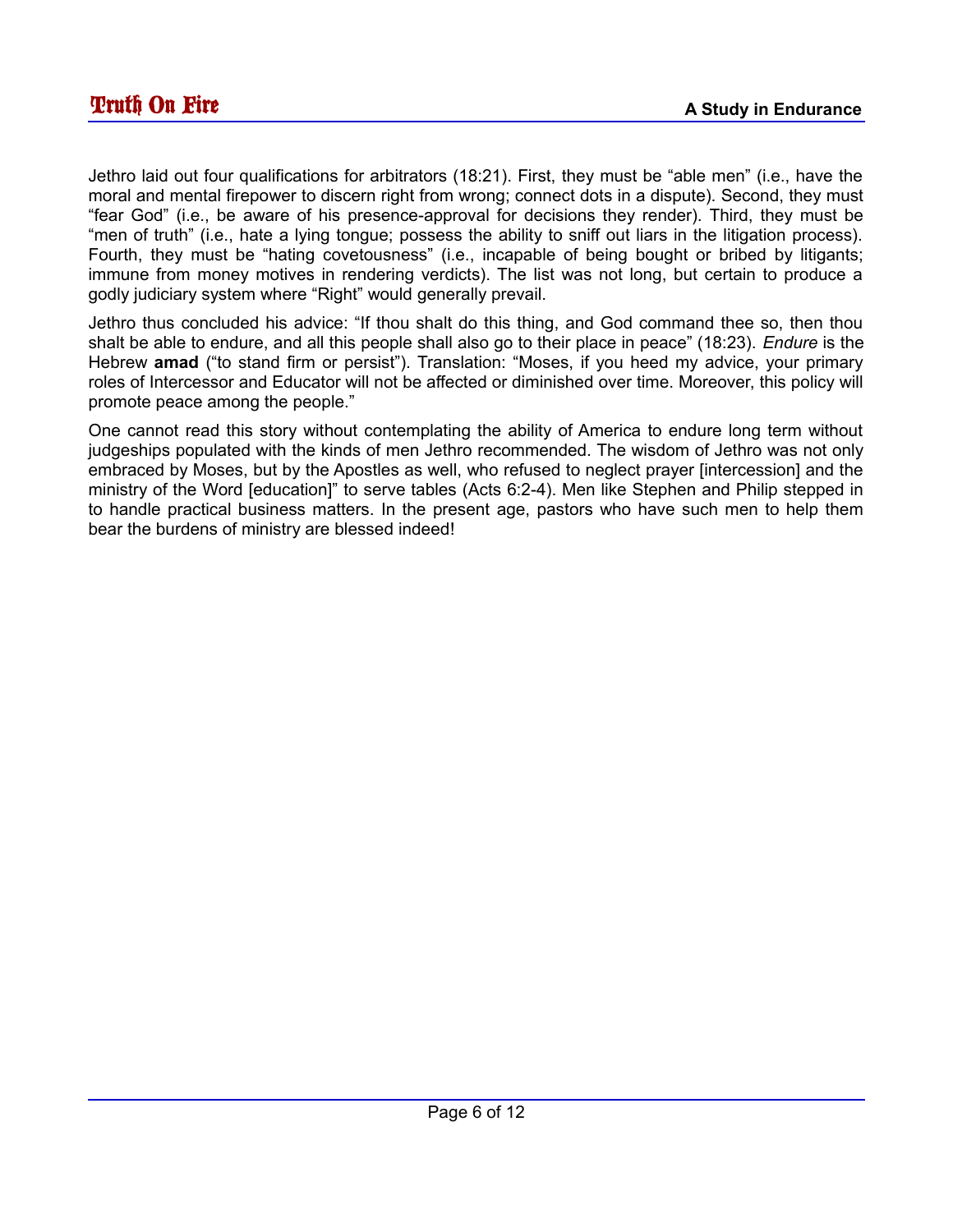#### **Endurance (Part III) – Expressing the Inexpressible**

Those familiar with the King James Version are familiar with the use of italics by the translators to express an underlying sense or meaning that was left unexpressed by its authors in the original text. The use of italics was deemed an intellectually honest vehicle for conveying what was clearly intended by an author even though it was not expressly stated. A case in point is Psalm 136—the classic passage regarding the mercy of God!

There is a phrase in Psalm 136 that is the most often-used phrase in all of scripture: "for his mercy endureth for ever." The exact phrase is employed thirty-five times with twenty-six occurring in Psalm 136. Now, we would all agree that if God uses a word thirty-five times, it behooves us to study-enquire as to its significance. Should an entire phrase with thirty-five repetitions command any less of out attention? It tells me that God wants us to know with unequivocal certainty that at the very core of his being is a mercy that has no expiration date!

In Psalm 136, the word *endureth* is italicized, which means there is no actual Hebrew word for translation into English. What the translators faced was the Hebrew word **chesed** modified by the adjectival phrase "for ever." Strict translation: "His mercy for ever." Expanded translation: "His mercy [is a] for ever [kind of mercy]. Translator quandary: What word can we insert that both captures the writer's intent and smoothes out a slavish translation without doing harm to the original text? In other words, how do we express the inexpressible? *Endureth* was the word they chose. It captures the durative nature of Divine mercy as well as the essence of a mercy that CANNOT be worn down, exhausted or depleted by fallen sinners and their collective demands upon it. It simply endures for ever!

The first mention of the phrase came from the mouth of David as the nation of Israel celebrated the return of the ark of the covenant to Jerusalem after a hiatus among the Philistines (1 Chronicles 16:1- 36). His oration to Israel took the form of a Psalm that would become a permanent part of Israel's songbook (16:7). As he concluded his tribute, he said: "O give thanks unto the Lord; for he is good, and his mercy endureth for ever" (16:34). David's declaration is the basis for Psalm 136. Goodness and mercy have ALWAYS been traveling companions (Psalm 23:6). God DOES good to men because he IS good! If we connect the dots, we see that the mercy and goodness of God are both peas from the same pod, and will endure as long as the Godhead exists!

The phrase "for the mercy of God endureth for ever" is the refrain-chorus for each of the twenty-six affirmations made by the Psalmist. Each statement of fact serves as a basis for Israel to give thanks to their God for his mercy on their behalf (136:1). Psalm 136 encapsulates Israel's history from its captivity in Egypt to its establishment in the land. Many have sought to draw a distinction between grace and mercy, saying that the former is God giving sinful men what they do NOT deserve while the latter is God withholding from them what they DO deserve. But Psalm 136 reveals that mercy is a larger umbrella with broader applications. Let's consider a few.

First, the LORD is the God of gods, the Lord of lords (136:2-3). Egypt was full of gods. Many cultures have a multiplicity of gods. Count them, round them up. They're ALL subservient to the ONE true God. The world is full of lords (men who exert authority over others). In every case, each operates under the ultimate authority of the LORD. The mercy in these realities lies is the fact that if I, as a sinner saved by grace, submit to and operate under the authority of the Lord Jesus, I need not fear another lord or god. I am free indeed because the LORD is who he is…and I am in him! If these great truths were the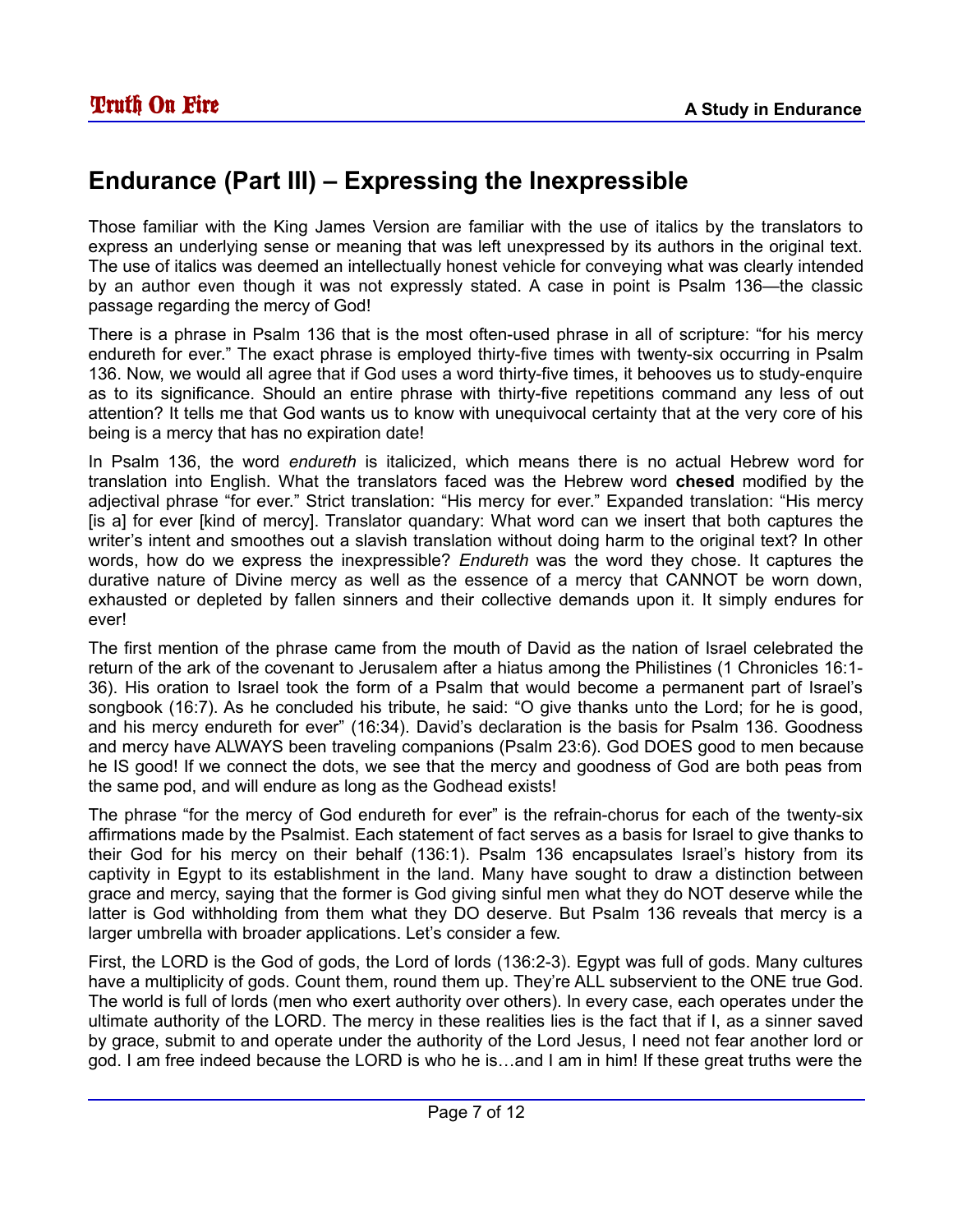starting point for David in enumerating the mercies of God, they just might be a good place for all of us to start!

Secondly, the LORD "alone doeth great wonders" (136:4). The magicians in Egypt did wonders aplenty, but were trumped at every turn by God's greater wonders. In David's mind, no wonder can be considered great if another wonder is able to blow it away. Such are the wonders of God! Therefore we must conclude that God ALONE is capable of great wonders! The mercy here is that "greater is he that is in you than he that is in the world" (1 John 4:4). Whatever the god of this world does to blow you away, the greater God is able to blow him away!

Lastly, the LORD "giveth food to all flesh" (136:25). He provides both bird and beast with their daily bread. He lavishes mercy upon them inasmuch as they are the work of his hand. Moreover, the "flesh" to which he gives food includes rebellious sinners, including those that crucified his Son. Thus the "goodness of God" is in active and full pursuit of lost men to lead them to repentance (Romans 2:4).

Our ability to endure whatever we encounter in life is contingent upon the endurance of God's mercy! We are ABLE to endure because his mercy DOES endure!. Take mercy out of the equation, and the game is over for us all! BUT his mercy endureth for ever! This was the word chosen by the KJV translators in their effort to express the inexpressible!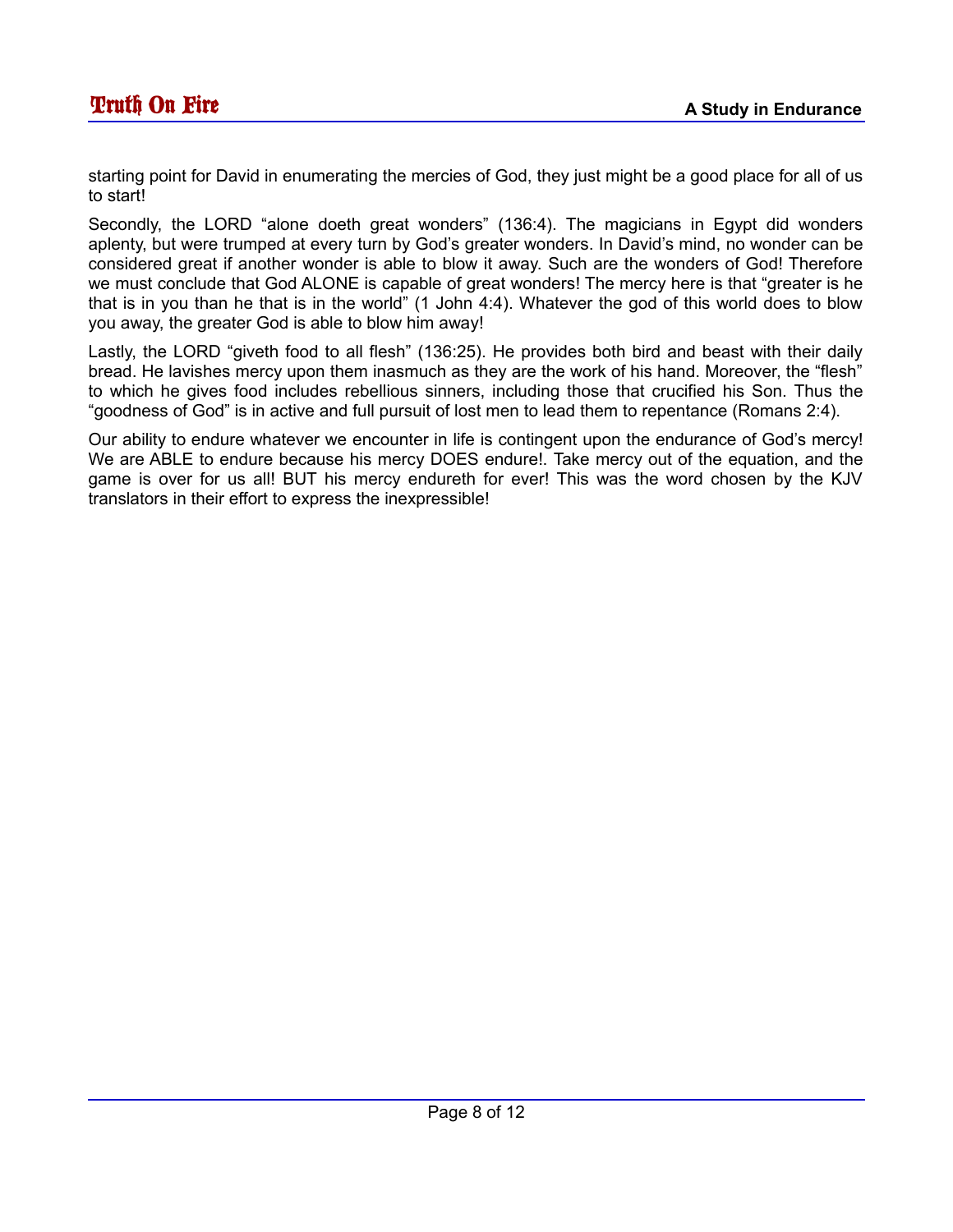## **Endurance (Part IV) – Considering Christ**

Some of the most critical times in our lives are periods of consideration before points of decision. The standout high school athlete with five Division 1 college scholarship offers on the table will consider all options carefully before making a commitment. In better times, the college graduate with three standing job offers from Fortune 500 companies would carefully consider salary, benefits and work environment before choosing an employer. In the race called the Christian life, the disciple who runs is encouraged to consider Jesus, the Author and Finisher of faith, as the model for endurance (Hebrews 12:1-3).

The context has to do with the race that is set before us, of which it is said that we should "run with patience" (12:1). The text contains an exercise in redundancy for effect. The words "patience" (with respect to running), "endured" (with respect to the Cross), and "endured" (with respect to the contradiction of sinners) all come from the same Greek root. The noun *patience* is **hupomone**, "an abiding or remaining under." The verb *endured* is **hupomeno**, "to abide or remain under."

The word paints the picture of persistence, perseverance. It signifies God placing upon the shoulders of his people the burdens agreeable to his will and purpose. Our job is to stay under the load, continue to bear it, and persist and persevere when circumstances might dictate we jettison the burden and walk an easier, less arduous path. If the believer needs one or more points of reference as motivation, the writer offers (1) the cross that Jesus endured for our transgressions and (2) the contradictions of sinners he endured to get to that Hill of incalculable suffering. What more should a believer need in terms of example in order to endure the rigors of the race?

The verb tenses are instructive. When the writer says Jesus 'endured' the cross, he uses the aorist. When he says that Jesus 'endured' the contradictions of sinners against himself, he uses a perfect active participle. The use of active voice instead of passive portrays Jesus as a champion (one who actively took on his antagonists) instead of a victim (one forced to endure the contradictions). Expanded translation: "Having persevered through three years of locking horns with sinners with the result that he endured them to the very end, he finally endured that one last comprehensive act of suffering on behalf of the very sinners that opposed him." Now that is endurance with an exclamation point!

These images in the forefront of our thinking are intended to be motivators to keep us focused upon the race at hand. Mental focus of this sort can serve either as preventive medicine or an antidote for weariness and faintness of mind that can weigh us down. If you and I run long and hard enough, it will likely serve as both!

What does it mean to consider Jesus? The verb *consider* is **analogizomai**. It's the prefix **ana** ("above, over") and the root **logizomai** ("to think, ponder"). Our word "logic" comes from this root. It means to think something over, ponder it, to make it an integral part of our thinking process. The noun *contradiction* is **antilogia**. It's the prefix **anti** ("against") together with **logia** ("mental processes"). It means to have a mindset contrary to another, thus creating rebellion, strife. It means to gainsay (deny). Rebellion raises its ugly head whenever a subordinate develops a mindset that contradicts that of his superior. The scribes, Pharisees and religious elites crucified the Lord Jesus because they saw in him a superior authority whose thinking they chose to reject.

There is a subtle play on words between 'consider' (the mindset of believers toward Jesus) and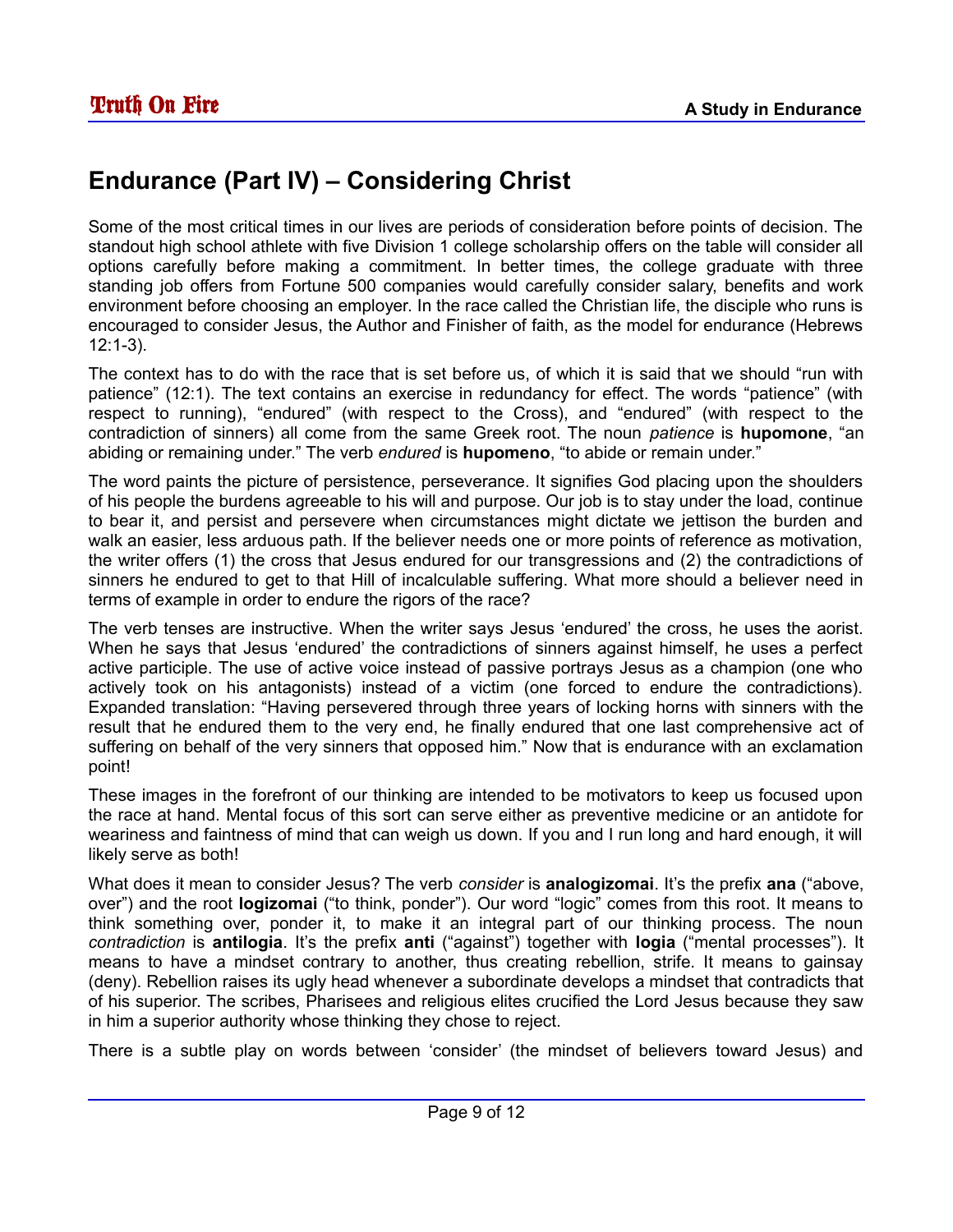'contradiction' (the mindset of sinners toward Jesus). They have a common root, but prefixes that make them exact opposites. Thus Paul said: "the carnal mind is at enmity [warfare] with God; for it is not subject to the law of God, neither indeed can be" (Romans 8:7). And James: "Ye adulterers and adulteresses, know ye not that the friendship of the world is enmity with God? Whosoever therefore will be a friend of the world is the enemy of God" (James 4:4). Friends are friends because they share a commonality of thinking. Friendships typically disintegrate when a change in the thinking of either party makes a continued close association impossible.

Christian runners who consider Jesus as a pattern in their thinking will likely endure the same contradictions that Jesus endured. It's not something for which they must strive. It's just that the consistent godliness of life that the considering of Christ creates will, by its very nature, create the requisite friction and resultant contradiction.

There are three good reasons for considering Jesus. First, it's a reality check. The opposition he faced is exactly the kind we can expect if we walk in a godly manner. He is our motivation to keep on running! Secondly, it breeds a spirit of worship. Reflections on his steadfast love cause us to look upon him in awesome wonder. Thirdly, it is therapeutic. Weariness and faintness of soul are the potential pitfalls that our consideration of Jesus are designed to prevent. The considering of Christ is a win-win. It gives glory to him…and grit to us!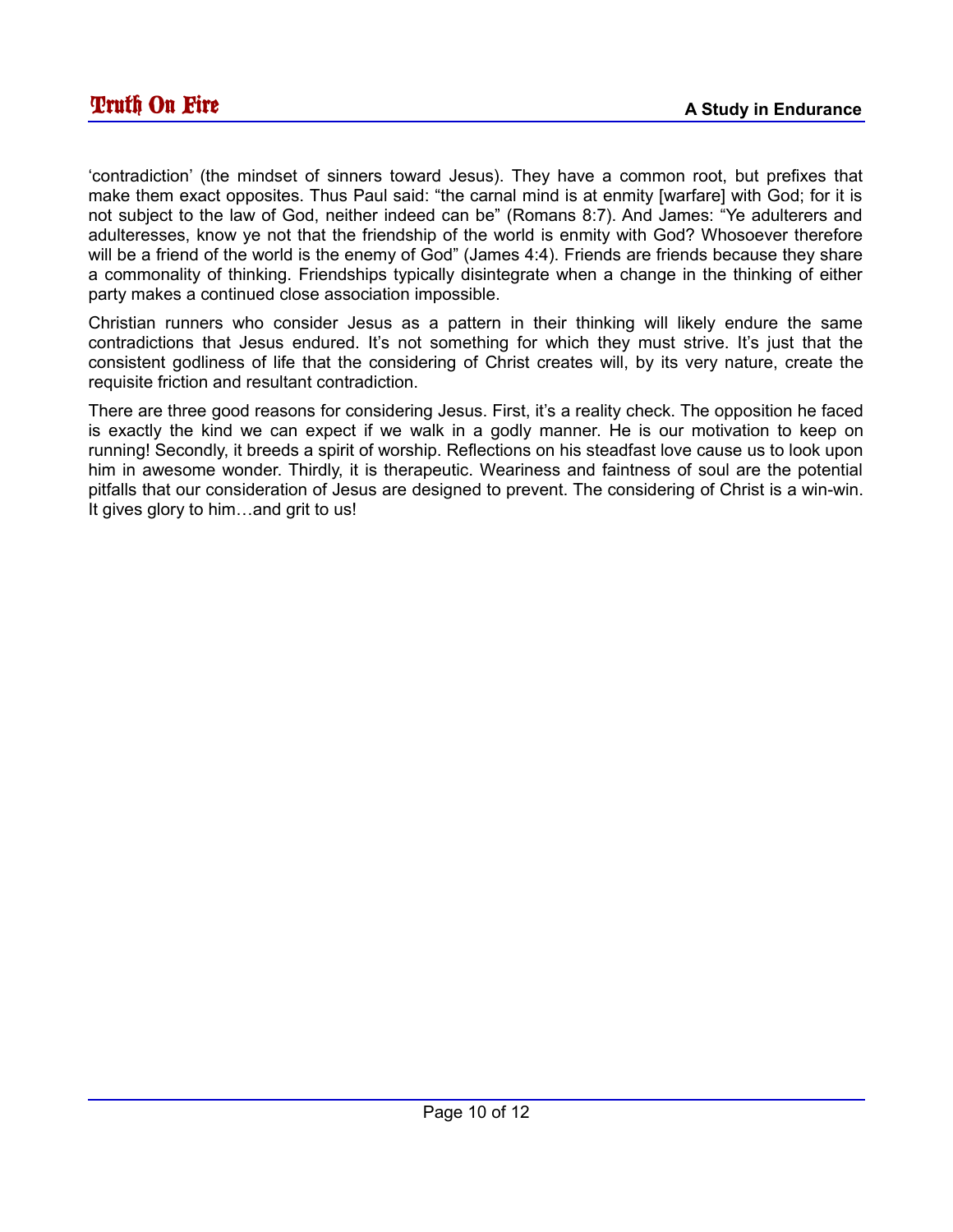## **Endurance (Part V) – Mentor and Protégé**

NFL fans are anticipating the "Luck Sweepstakes" in the next draft. Andrew Luck plays QB for the Stanford football team. He's a Heisman Trophy candidate and potential number-one draft pick. Some say the winless Indianapolis Colts, if they pick first, will select Luck (the protégé) to play behind future Hall of Famer Peyton Manning (the mentor). It's a scenario wherein Luck will receive the best QB mentoring the NFL has to offer.

The relationship between mentor and protégé is a powerful one! History is replete with examples of great men who developed their raw potential under the tutelage of a master. The relationship between Paul and Timothy was that of mentor and protégé…but much more. They served together in the Gospel as a father would with his son. In Second Timothy, Paul took the occasion of his Rome imprisonment to pen words of encouragement to his protégé, whose ministry would long outlive the apostle. The theme of "endurance" is again in the spotlight.

The mentor urges his protégé to "endure hardness" (2:3) and to "endure afflictions" (4:5). Both phrases are the translation of the Greek verb **kakopatheo**, the combination of **kakos** ("evil, bad things") and the verb **patheo** ("to suffer"). The admonition packs power inasmuch as the mentor is serving prison time. He is imprisoned for one reason—the Gospel! One of the sobering surprises endured by young preachers, who envision themselves one day preaching the stars down to (and being loved by) their first church, is the harsh reality that many who name the name of Christ cannot and will not "endure sound doctrine" (4:3).

Thirty years ago I wrote the following adage in the cover of my Bible: "Beware of those who cast down the palm branches at your coming; for they will be the ones who drive the nails at your leaving." Those who harbor disdain for the Gospel message will often attempt to destroy the messenger! If God has called you to preach the Word of God, and equipped you as a pastor-teacher, be prepared to do a little suffering along the way. It will come from places and in ways that you cannot imagine.

In keeping with what a mentor offers to a protégé, Paul cites his own example of endurance both as a model of consistency and a source of motivation. Paul said: "Therefore I endure all things for the elect's sakes, that they may also obtain the salvation which is in Christ Jesus with eternal glory" (2:10). The 'therefore' points back to the gospel (the Word of God) and the fact that it CANNOT be bound or made subject to prison chains (see Acts 16). So, as the model Christian soldier, the mentor encourages the protégé to go and do likewise (2:3-4).

Who are the elect ones for whom Paul endured all things? The first possibility is Israel—God's chosen people. Paul testified to the persistent sorrow and great heaviness of heart he endured for them as well as his willingness to be accursed from Christ for their salvation (Romans 9:3). Acts portrays the ministry of a man who lived out in its fullest sense "to the Jew first, and also to the Greek." Moreover, Paul was the Apostle to the Gentiles. For the most part, Gentiles heard him gladly in almost every city he visited. Most of the afflictions he endured came at the hands of reprobate Jews who were determined to discredit the message and destroy the messenger. The elect nation of Israel, in all likelihood, is what Paul had in mind. Timothy would have no doubt connected the dots.

A second possibility is the Church. Members of that body are "in Christ" the Elect One. The context provides support for this view as well. In 2:2, Paul told Timothy to teach faithful men what he had learned, who would be able to teach others. Since Timothy was pastor of the church at Ephesus,